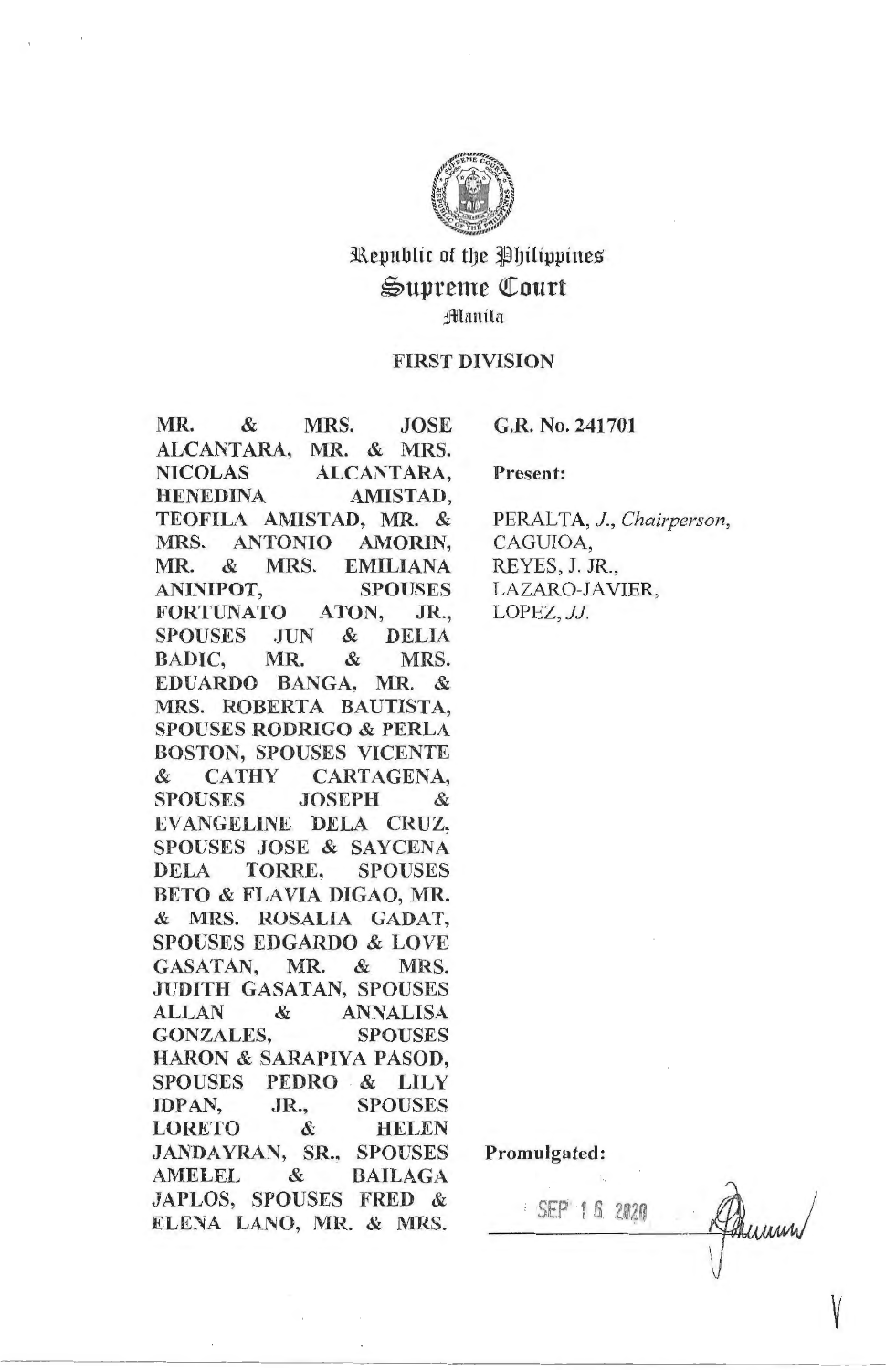JUANITA LIMURAN, MR. & **MRS. BONIFACIO LUBATON,**  MR. & MRS. ANTONIO BELARMINO, MR. & MRS. BUENAVENTURA

MADRIGAL, SPOUSES RUBEN & LINDA BACUS MANGLICMOT, MR. & MRS. ARSENIA MILLENA, SPOUSES FELICIANO & GRACE NAVALES, SPOUSES FRANCISCA ONDOY, MR. & MRS. CARLOS ONRAS, MR. & MRS. TEODORA PAGAYON, SPOUSES DENNIS & ALICIA PASCUA, DELFIN PEREZ, MAXIMA LUMACAD, SPOUSES SEGUNDO & HERMOGINA REVILLA, MR. & MRS. GRACE MALACROTA, SPOUSES JESUS & GERTRUDES SAGAYNO, ADORACION SANIEL, MR. & MRS. ERNING PALARDO, SPOUSES BINGCONG SIA SU, MONDISA RODRIGUEZ, MR. & MRS. LETTY SILAO, MR. & MRS. HILDA AMADOR, SPOUSES ARMAN & LORNA AMADOR, SPOUSES ANTONIO & LOURDES AMADOR, JR. SPOUSES ALBERTO & REMEDIOS AMADOR, SPOUSES LORENZO & LUISA AMPARADO, SPOUSES RAUL & VILMA APUSAGA, SPOUSES MIGUELA BACAISO, • SPOUSES JAMES BERNASOR, SPOUSES **HENRY**  & ADELA BUSTAMANTE, SPOUSES LEONARDO & LEONESSA CARTAGENA, SPOUSES TOTO & FRANCISCA CELIS, SPOUSES AURELIO .& NORA DEMATAIS, SPOUSES

 $\mathcal{L}_{\mathrm{c}}$ 

 $\sim 10^{-11}$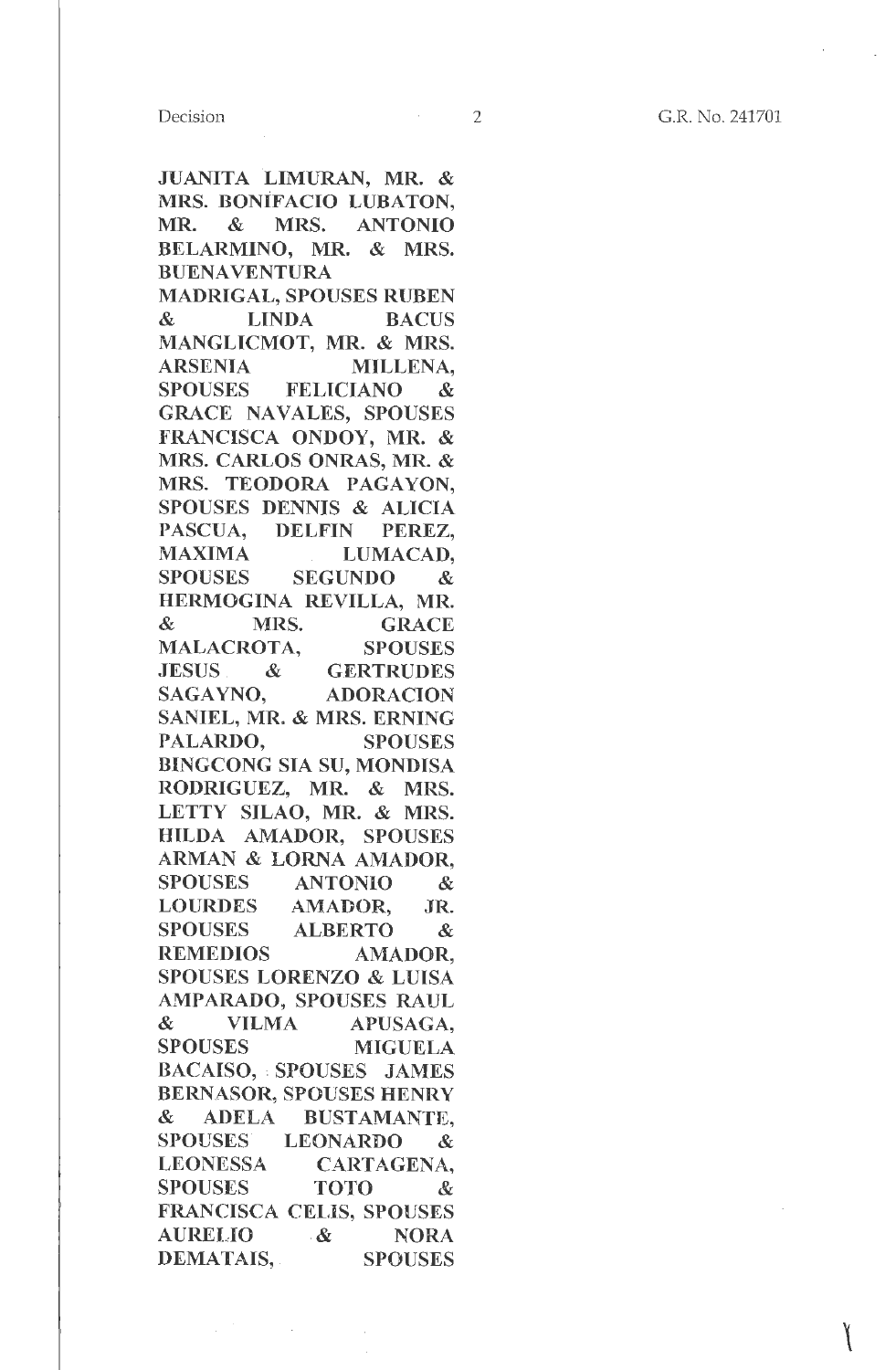Decision

ROSENDO & DAHLIA DEMATAIS, SPOUSES CHARLIE & LAARNI EMBALZADO, SPOUSES DALTON & ERLINDA ESPINO, SPOUSES ROMEO & ELIZABETH GABINAY, SPOUSES EDGAR & JOSIE GADAT, MR. & MRS. CANDIDA GONZALES, SPOUSES NOLI & ELNA GRADAS, SPOUSES DULCISIMO & ROSITA JAVIER, SPOUSES LEONILA JIMENA, SPOUSES JOSEPH LAUREN, SPOUSES ROLANDO & LUCRETIA LAUREN, SPOUSES ALLAN & SITTIE MACABANTOG, SPOUSES BONIFACIO & ISABELITA MORCILLO, SPOUSES CLEMENTE & TESSIS NOMEN, SPOUSES APOLONIA & JAMIE MUNEZ, AND MR. & MRS. EPIFANIO PALACIOUS,

Petitioners,

 $-$  versus  $-$ 

DELIA DUMACON-HASSAN, SALAMA DUMACON-MENDOZA, ABDUL DUMACON, BAILYN DUMACON-ABDUL, all represented by DELIA DUMACON-HASSAN as Administrator and Attorney-in-Fact,

Respondents.

 $~\cdot$ 

x-----------------------------------------------------------------x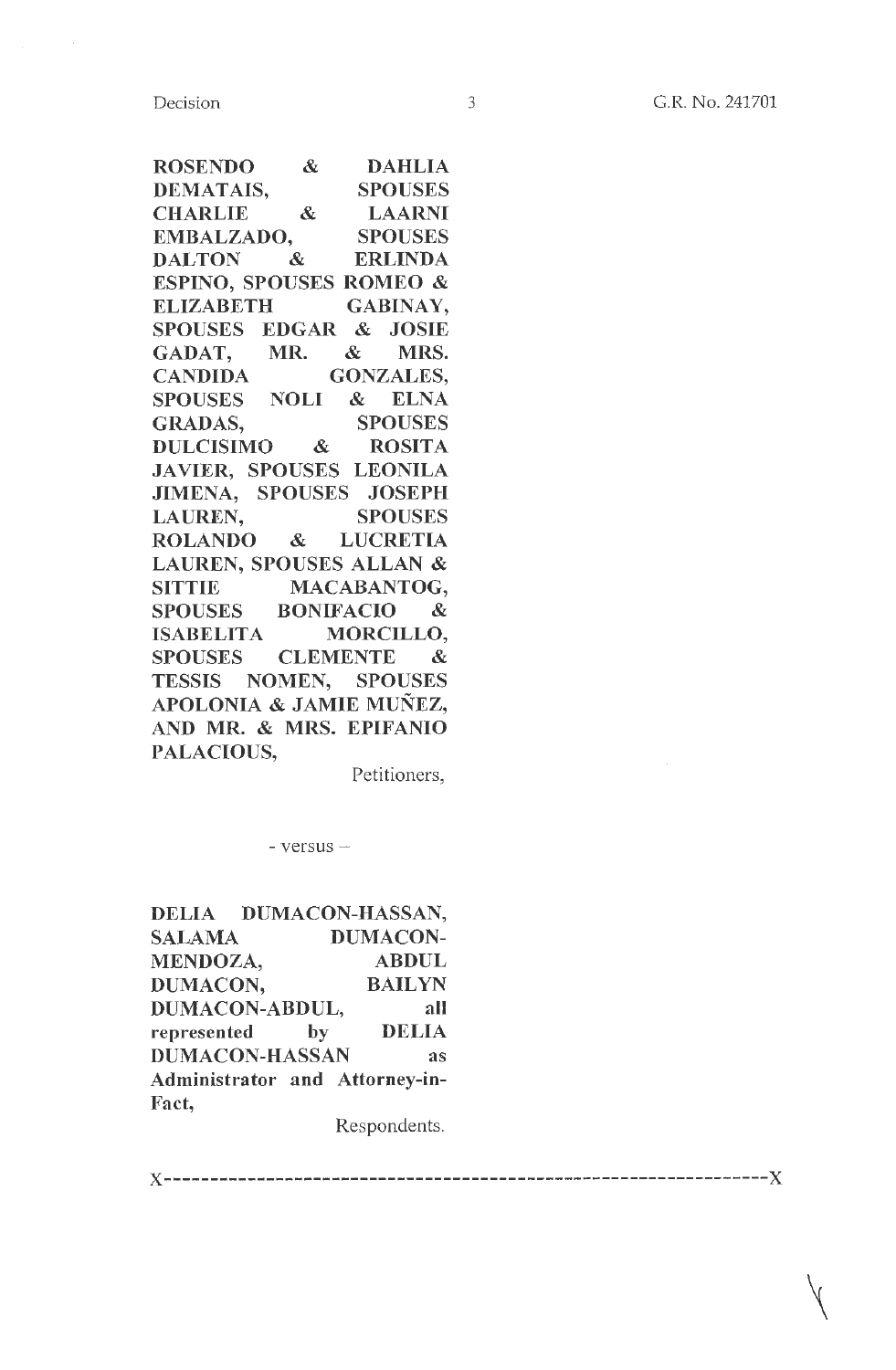## **DECISION**

## **REYES, J. JR., J.:**

Assailed in this Petition for Review on *Certiorari'* under Rule 45 of the 1997 Rules on Civil Procedure are the Decision<sup>2</sup> dated December 7, 2017, and the Resolution<sup>3</sup> dated July 19, 2018, both promulgated by the Court of Appeals Cagayan De Oro City (CA), in CA-G.R. SP No. 06154-MIN entitled *"Mr. & Mrs. Jose Alcantara, Mr. & Mrs. Nicolas Alcantara, Henedina Amistad, Teofila Amistad, Mr. & Mrs. Antonio Amorin, Mr. & Mrs. Emiliana Aninipot, Spouses Fortunato Aton, Jr. , Spouses Jun &Delia Badie, Mr. & Mrs. Eduardo Banga, Mr. & Mrs. Roberta Bautista, Spouses Rodrigo &Perla Boston, Spouses Vicente &Cathy Cartagena, Spouses Joseph & Evangeline Dela Cruz, Spouses Jose & Saycena Dela Torre, Spouses Beto & Flavia Digao, Mr. & Mrs. Rosalia Gadat, Spouses Edgardo*  & *Love Gasatan, Mr.* & *Mrs. Judith Gasatan, Spouses Allan* & *Annalisa*  Gonzales, Spouses Haron & Sarapiya Pasod, Spouses Pedro & Lily Idpan, *Jr., Spouses Loreto & Helen Jandayran, Sr., Spouses Amelel & Bailaga Japlos, Spouses Fred & Elena Lano, Mr. & Mrs. Juanita Limuran, Mr. & Nfrs. Bonifacio Lubaton, Mr. & Mrs. Antonio Belarmino, Mr. & Mrs. Buenaventura Madrigal, Spouses Ruben & Linda Bacus Manglicmot, Mr. &*  Mrs. Arsenia Millena, Spouses Feliciano & Grace Navales, Spouses *Francisca Ondoy, Mr. & Mrs. Carlos Onras, Mr. & Mrs. Teodora Pagayon, Spouses Dennis & Alicia Pascua, Delfin Perez, Maxima Lumacad, Spouses Segundo & .Hermogina Revilla, Mr. & Mrs. Grace Malacrota, Spouses Jesus & Gertrudes Sagayno, Adoracion Saniel, Mr. & Mrs. Erning Palardo, Spouses Bingcong Sia Su, Mondisa Rodriguez, Mr. & Mrs. Letty Silao, Mr. & M,-s. Hilda Amador, Spouses Arman & Lorna Amador, Spouses Antonio & Lourdes Amador, Jr. Spouses Alberto & Remedios Amador, Spouses Lorenzo & Luisa Amparado, Spouses Raul & Vilma Apusaga, Spouses Miguela Bacaiso, Spouses James Bernasor, Spouses Henry & Adela Bustamante, Spouses Leonardo & Leonessa Cartagena, Spouses Toto & Francisca Celis, Spouses Aurelio & Nora Dematais, Spouses Rosendo & Dahlia Dematais, Spouses Charlie & Laarni Embalzado, Spouses Dalton & Erlinda Espino, Spouses Romeo & Elizabeth Gabinay, Spouses Edgar &*  Josie Gadat, Mr. & Mrs. Candida Gonzales, Spouses Noli & Elna Gradas, *Spouses Dulcisimo & Rosita Javier, Spouses Leonila Jimena, Spouses Joseph Lauren, Spouses Rolando & Lucretia Lauren, Spouses Allan & Sittie Macabantog, Spouses Bon{facio & Isabelita Morcillo, Spouses Clemente &* 

Penned by Associate Justice Edgardo A. Camello, with Associate Justices Ronaldo B. Martin and Associate Justice Tita Marilyn B. Payoyo-Villordon, concurring; id. at 43-54. Penned by Associate Justice Eduardo Carmello, with Associate Justice Tita Marilyn B. Payoyo-Villordon and Walter S. Ong, concurring; id. at 183-186.

*Rollo,* pp. 19-40.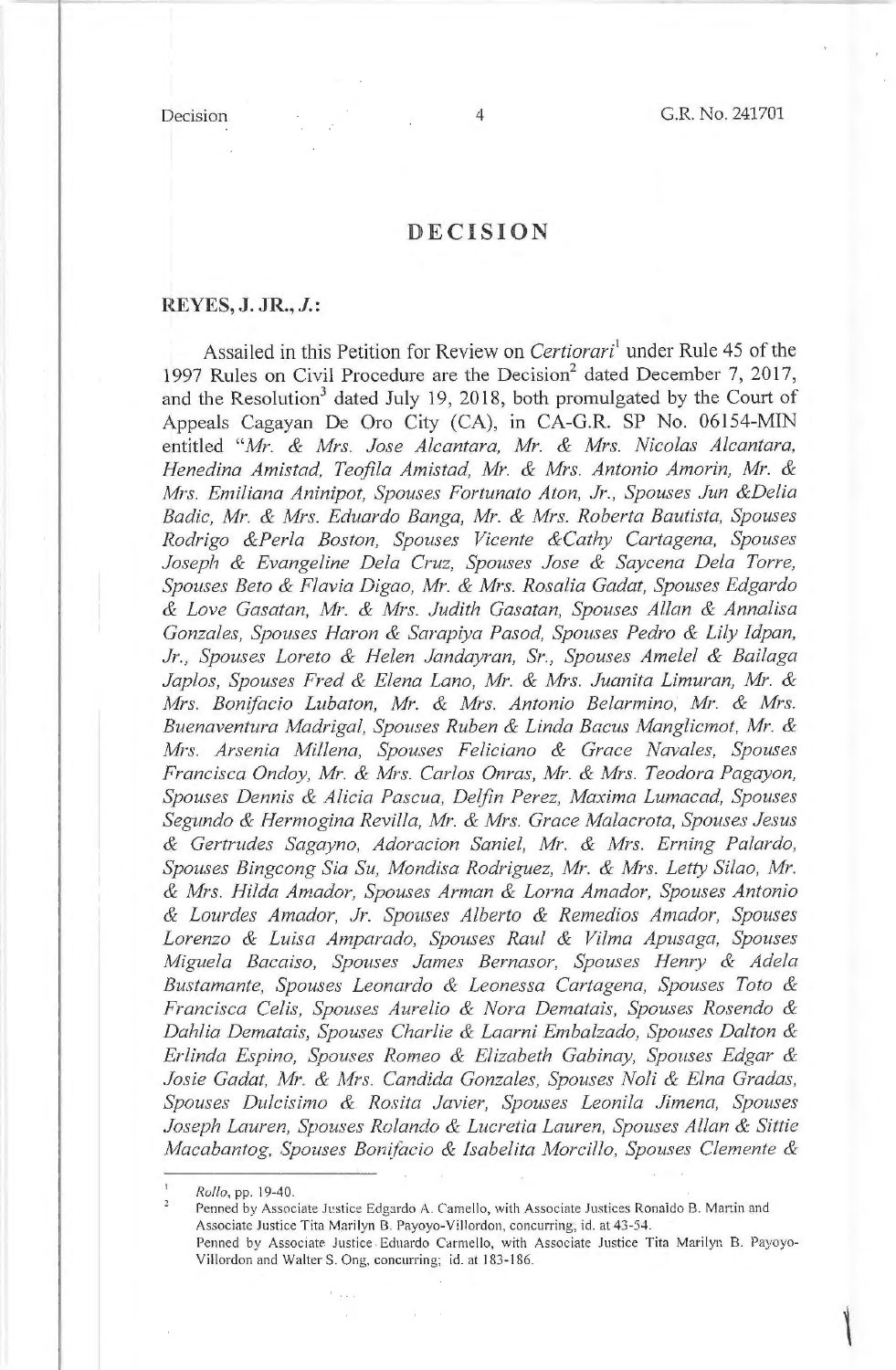V

*Tessis Nomen, Spouses Apolonia & Jamie Munez, and Mr. & Mrs. Epifanio Palacious v. Delia Dumacon-Hassan, Salama Dwnacon-Mendoza, Abdul Dumacon, Bailyn Dumacon-Abdul, at! represented by Delia Dumacon-Hassan as Administrator and Attorney-in-Fact."* 

The facts, as established by the evidence presented by the parties, are as follows:

Respondents alleged that they are the owners of a parcel of land located in Lot 31, Block 24, Pls - 59, situated along the National Highway, Poblacion, Kidapawan City, containing an area of 43,881 square meters and covered by Transfer Certificate of Title (TCT) No. T-92084.<sup>4</sup> Petitioners, on the other hand, are the actual occupants of the subject property who were classified into two groups: 1) *Group* A petitioners who are squatters, occupying the land by mere tolerance of respondents; and, 2) *Group B*  petitioners who are lessees of their respective portions of the land on a month to month basis, who failed to pay their rent.

Respondents asseverate that they repeatedly demanded petitioners to vacate the subject property, but to no avail. Thus, respondents endorsed their complaint against herein petitioners with the *Lupong Tagapamayapa of Barangay* Poblacion but no settlement was reached between the parties and certifications to file action were issued thereto.

Thus, respondents filed a complaint for unlawful detainer against the petitioners before the Municipal Trial Court in Cities (MTCC), Kidapawan City.

*Group* A petitioners denied respondents' allegations and claimed that they are the legal occupants of the respective portion of the subject property they are occupying by virtue of a sale of the same; while *Group B* petitioners denied receiving any notice to vacate or notice to pay rents.

### **Ruling of the MTCC**

On February 10, 2010, the MTCC, Kidapawan City rendered a Decision<sup>5</sup> in Civil Case No. 1307-02, dismissing the complaint against all the petitioners without prejudice to the filing of the proper complaint in the future, to wit:

In light of all the foregoing, this case is ordered **DISMISSED** without prejudice to the filing of appropriate similar action in the future should it is, still, (sic) [be] available. Defendants' counterclaims are likewise dismissed for failure to prove the same by preponderance of evidence.

Id. at 118-119.

Penned by Assisting Presiding Judge Alexander B. Yarra; id. at 55-63.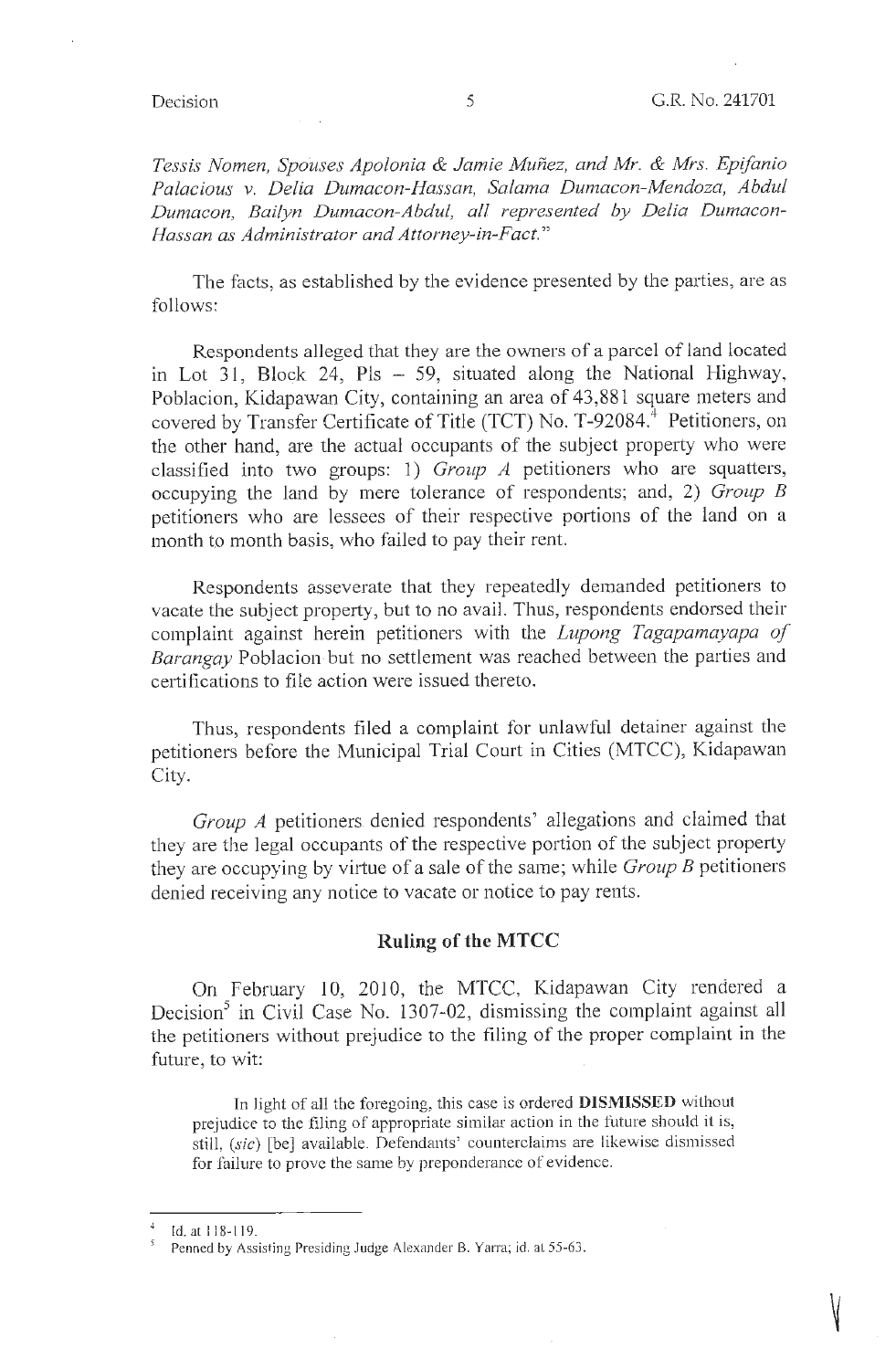### **SO ORDERED.**

It ruled that the respondents failed to establish the elements of unlawful detainer since they did not allege and prove that they merely tolerated the occupation of *Group A* petitioners. Since the respondents alleged that they are *squatters* living illegally in the subject property, it had meant that *Group A* petitioners were occupying the same from the beginning. The lower court opined that "[t]o justify an action for unlawful detainer, the permission or tolerance must have been present at the beginning of the possession, for if the possession was unlawful from the start, an action for unlawful detainer would be an improper remedy."

For *Group B* petitioners, the MTCC declared that the respondents failed to effect notices to vacate and notice to pay rentals to the said group, which is a condition precedent to an action for unlawful detainer. Furthermore, in the notices, *Group B* petitioners were only given ten (10) days to vacate the subject property. The lower court enunciated that based on Section 2 of Rule 70, the lessor can proceed against the lessee only after fifteen (15) days, in case of land, from date of last notice to vacate the subject property.

Aggrieved, respondents filed their appeal before the Regional Trial Court (RTC), Branch 17, Kidapawan City, Cotabato.

### **Ruling of the RTC**

On appeal, the RTC rendered a Decision<sup>6</sup> dated July 5, 2010 in Civil Case No. 2010-12, affirming the dismissal of the case against *Group A* petitioners for lack of jurisdiction, while the dismissal of the case against *Group B* petitioners was reversed and set aside. It remanded the case back to the MTCC for reception of evidence to prove the respondents' cause of action against them; as such:

From the foregoing, the assailed decision is partially affirmed. The dismissal of the case against defendants/appellees who are classified as Group "A" is affirmed for lack of jurisdiction. The dismissal of the case against defendants/appellees classified as Group "B" is reversed. The court a quo is directed to receive evidence from the plaintiffs/appellants to prove their cause of action against the latter group of defendants/appellees .

. No pronouncement as to costs.

### **SO ORDERED.**

The RTC opined that the case filed against *Group A* petitioners is obviously a complaint for forcible entry, not unlawful detainer, based on the respondents' ailegaticn that they are squatters over the subject property. ---·-- ·-------· ----- ---

Penned by Judge Rogelio R. Narisma; id. at 64-67.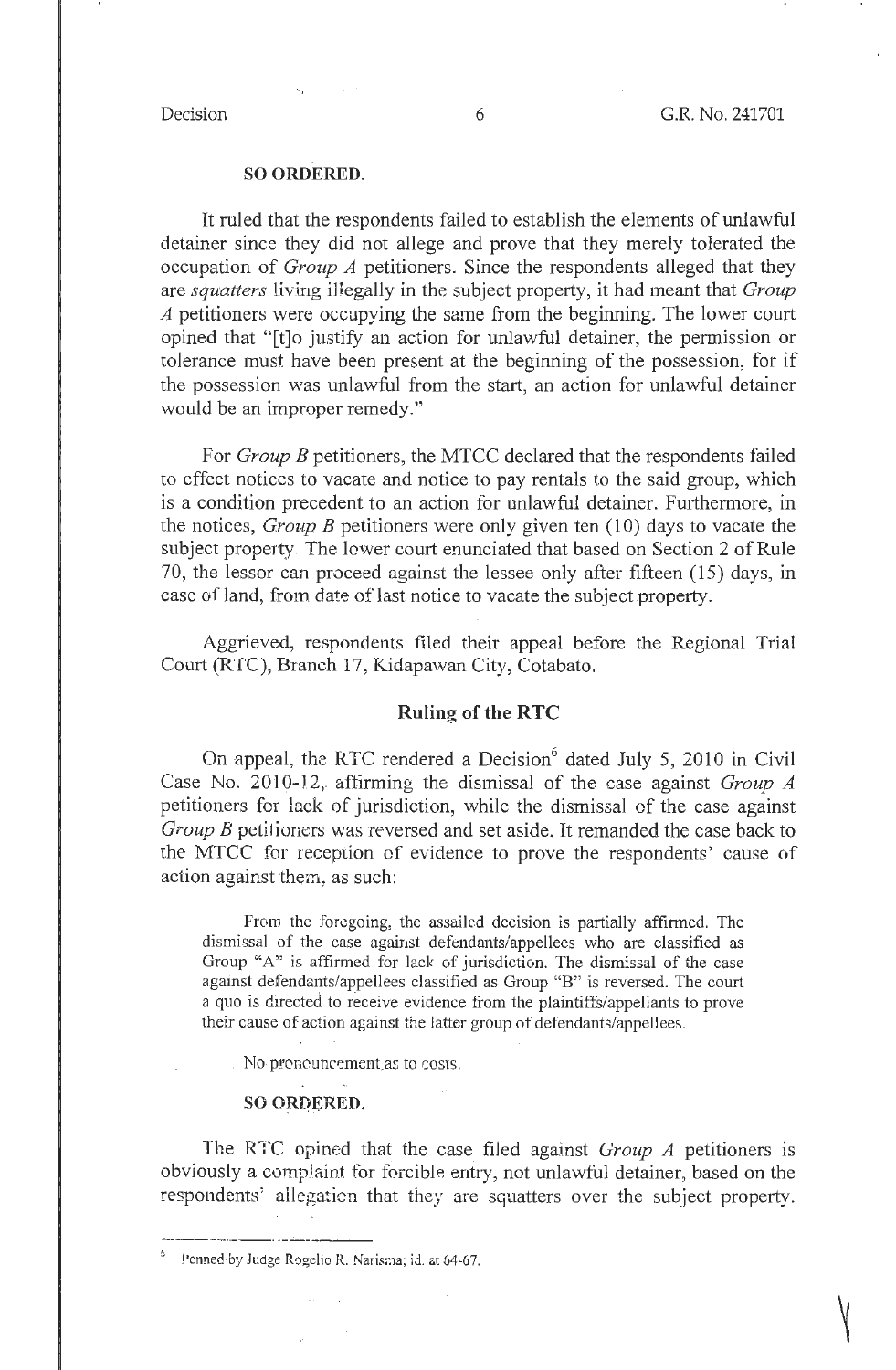Furthermore, for the MTCC to acquire jurisdiction in an action for forcible entry, it must be instituted within one year from the time of accrual of the cause of action. In the instant case, respondents had not alleged when they withdrew their tolerance of Group A petitioners' possession of the subject property or when these petitioners forcibly entered or squatted the property.

For *Group B* petitioners, the RTC found that the remedy availed of by the respondents partakes the nature of an action for unlawful detainer. The demand to vacate was made well within one year period prior to the filing of the instant case. The RTC stated that the 15-day rule mentioned in Section 2 of Rule 70 does not pertain to the number of days mentioned in the notice to vacate, but to the length of time lessees held their possession of the subject property after receipt of said notice.

Respondents moved for reconsideration of the Decision dated July 5, 2010 arguing that the RTC erred in remanding the case to the MTCC and should have proceeded to render its judgment.<sup>7</sup>

In an Order dated May 27, 2013, the RTC granted the respondents' motion for reconsideration and reversed its earlier ruling. It affirmed the dismissal of the case against *Group B* petitioners on the ground that respondents failed to allege in their complaint the date when the month-tomonth lease was terminated. Nonetheless, the RTC found that Section 8, Rule 40 of the Rules of Court is applicable and considered the instant case as an action for recovery of possession. It required the respondents to pay additional docket fees based on the rules on docket fees as a condition precedent before proceeding to render judgment in the instant case.<sup>8</sup>

Respondents moved for reconsideration of the Order dated May 27, 2013.  $\sim 10^{-1}$ 

In its Decision<sup>9</sup> dated October 31, 2013, the RTC ruled that it erred when it required the payment of additional docket fees as a condition before it proceeded to decide the case. The RTC in the instant case is exercising not its original jurisdiction, but its appellate jurisdiction pursuant to Section 22 of Batas Pambansa Blg. 129, as amended by Republic Act No. 7691. As respondent had already paid the docket fees in appealing the decision of the MTCC to the RTC, the latter had already acquired jurisdiction over the case. It also opined that the possession of *Group B* petitioners became illegal when they stopped paying rentals after the expiration of their month-tomonth lease contract, after learning that a case was filed by Moises Sibug (Moises), Baidomero Bayawan (Baldomero) and Annaliza Anabieza (Annaliza) against Delia Hassan (Delia). Thus, in treating respondents'

<sup>7</sup> Id. at 71.

Id.

Penned by Presiding Judge Arvin Sadin B. Balagot, CPA; 1d. at 68-90.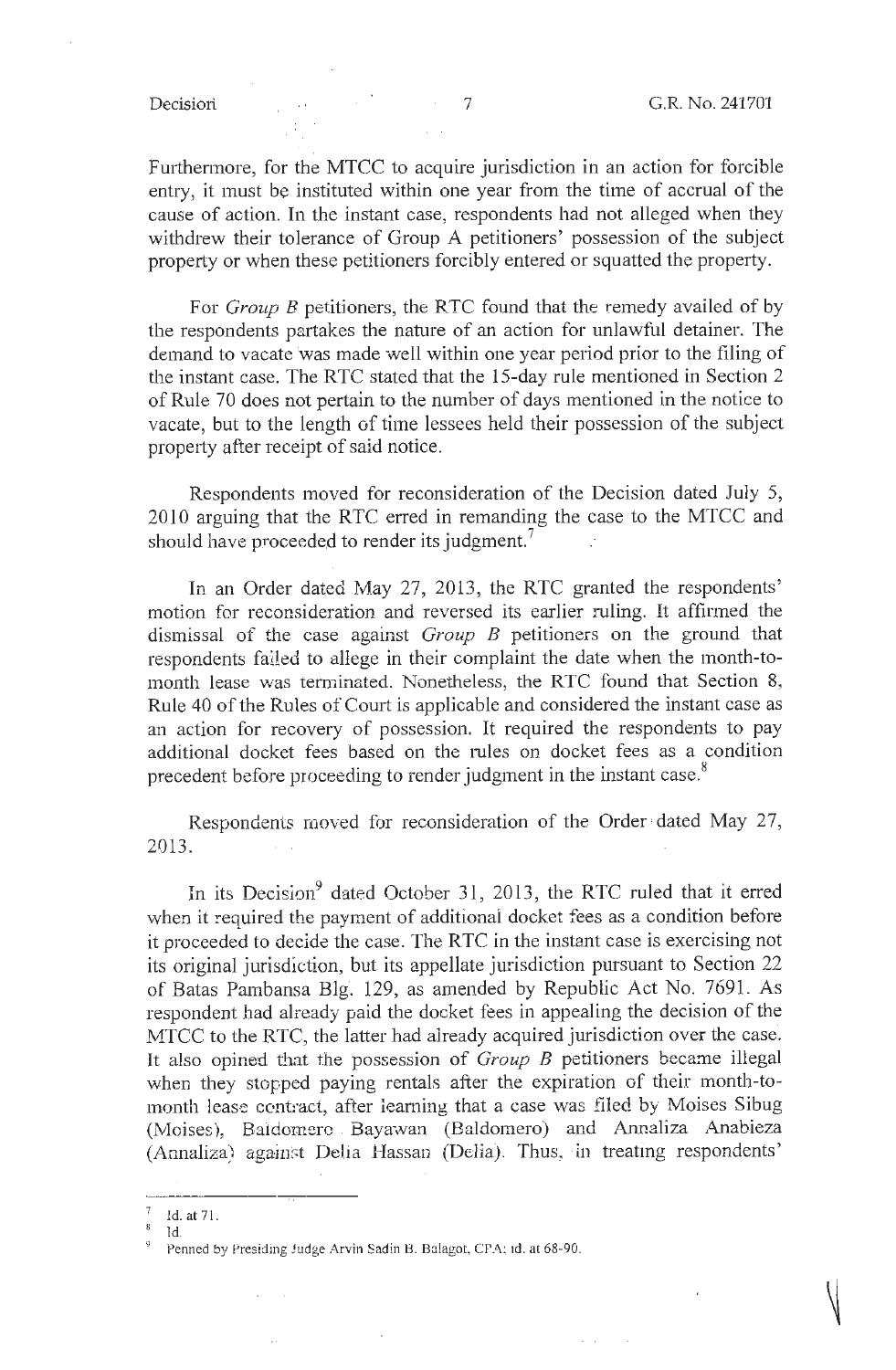**V** 

complaint as an action for recovery of possession, the RTC found that the respondents are entitled to recover the possession of the subject property. Furthermore, the RTC imposed  $\text{\textsterling}200.00$  rental fee per month against petitioners for the use and enjoyment of the portions of the subject property they are currently occupying, respectively.

Petitioners filed a Motion for Reconsideration while respondents filed a motion for the issuance of a writ of execution, both of which were denied by the RTC. $^{10}$ 

Undaunted, the petitioners seasonably filed their appeal before the CA.

## **Ruling of the CA**

In its Decision dated December 7, 2017, the CA affirmed the latest ruling of the RTC with modifications. It ordered the RTC to determine the proper docket fees to be paid in Civil Case No. 2010-12, which it deemed to be originally filed before the latter.

The CA found that the respondents paid the appeal fees under Rule 40 of the Rules of Court. However, the situation changed when the RTC, *motu proprio,* took cognizance of the case as an original action for recovery of possession and ruled on the merits.

Thus, the CA held that there is a need for respondent to pay additional docket fees to be detennined based on the fair market value of the subject property. While non-payment of docket fees may render an original action dismissible, the.rule on payment of docket fees may be relaxed whenever the attending circumstance warrants it.

The CA denied petitioners' motion for reconsideration.

Hence, this Petition.

## **The Issues**

THE HONORABLE [CA] ERRED IN AFFIRMING AND MODIFYING THE OCTOBER 31, 2013 DECISION OF THE [RTC] BRANCH 17, KIDAPAWAN CITY AND DID NOT DISMISS THE CASE FOR LACK OF JURISDICTION FOR FAILURE AND REFUSAL TO PAY THE CORRECT DOCKET/FILING FEES IN SPITE [OF] THE FACT THAT RTC-17 CONVERTED THE CASE TO ONE OF RECOVERY OF POSSESSION AND EXERCISING ORIGINAL JURISDICTION AND NOT APPELLATE JURISDICTION.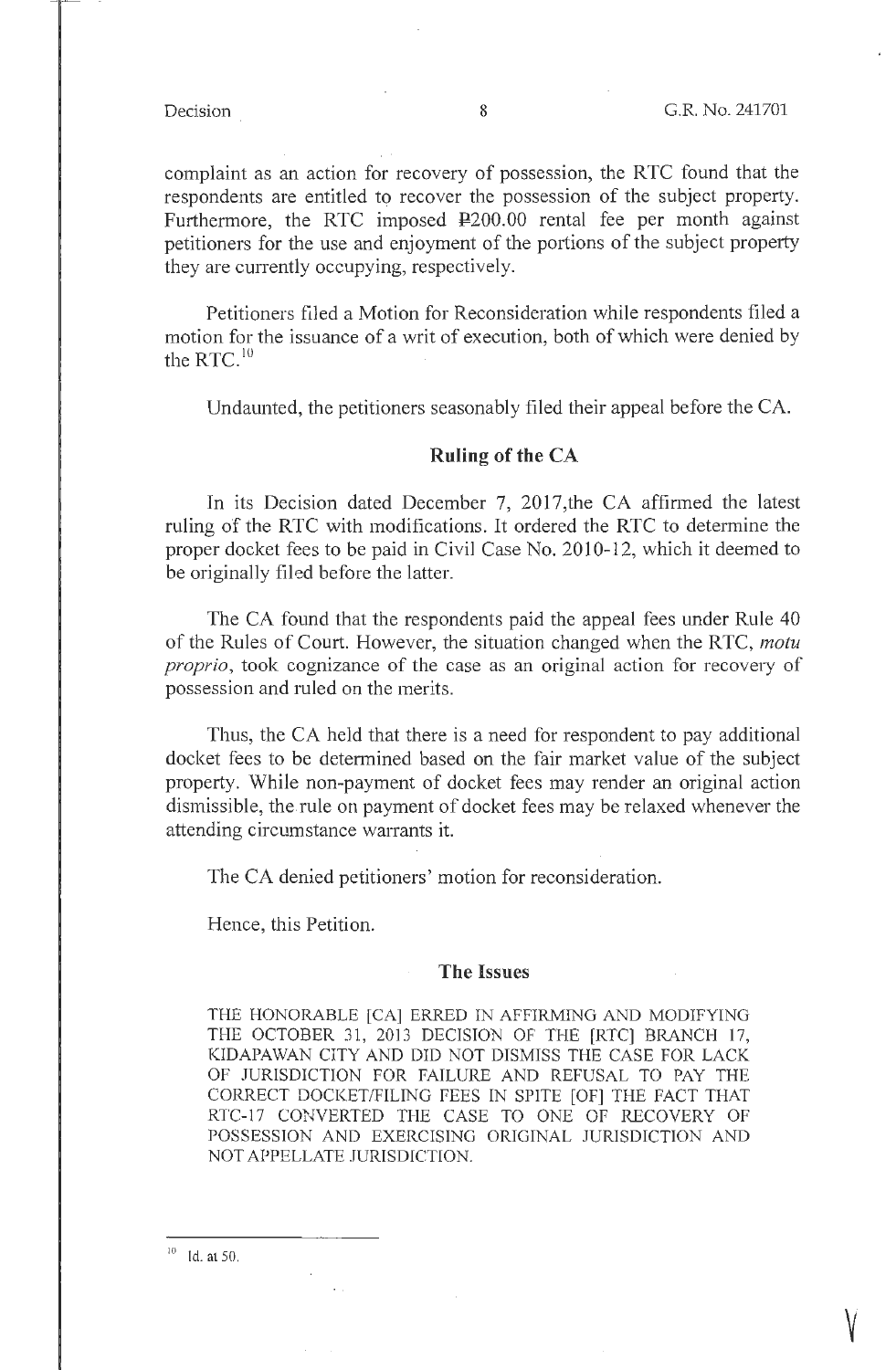$\bigg\}$ 

THE HONORABLE [CA] ERRED IN AFFIRMING AND MODIFYING THE OCTOBER 31, 2013 DECISION OF THE [RTC] BRANCH 17, KIDAPAWAN CITY IN SPITE [OF] KNOWLEDGE THAT RTC-17 DECIDED THE CASE WITHOUT DETERMINING PRIOR POSSESSION OF THE RESPONDENTS CONSIDERING THAT THE CASE IS ONE OF RECOVERY OF POSSESSION.

THE HONORABLE [CA] ERRED IN AFFIRMING AND MODIFYING THE OCTOBER 31, 2013 DECISION OF THE [RTC] BRANCH 17, KIDAPAWAN CITY IN SPITE [OF] THE SUPERVENING EVENTS AND PENDING CASES INVOLVING SAME PROPERTY WHICH GREATLY AFFECT THE CLAIM OF OWNERSHIP OF THE RESPONDENTS.<sup>11</sup>

## **The Court's Ruling**

The petition is without merit.

*Non-payment of the appropriate docket fees does not divest the courts of jurisdiction once it is acquired* 

Petitioners contend that the respondents' act of assailing the payment of the correct docket fees is a clear manifestation that they are not willing to pay the docket fees, pursuant to the decision of the CA. Thus, when the RTC rendered its Decision dated October 31, 2013, it did so without jurisdiction, hence it is null and void.

In *Aquino v. Hon. Casabar*,<sup>12</sup> this Court had held that should there be unpaid docket fees, the same should be considered as a lien on the judgment. Thus, even on the assumption that additional docket fees are required, its non-payment will not result in the court's loss of jurisdiction over the case.

This Court is unconvinced that the RTC did not acquire jurisdiction over the instant case due to the non-payment of the docket fees. The fact that the respondents had raised the issue of the correctness of such ruling of the RTC on appeal neither shows that they are not willing to pay the same nor manifest their intention to defraud the government.

Petitioners take into issue that the respondents did not pay immediately the correct docket fees upon receipt of the Decision dated December 7, 2017. However, it should be noted that the said decision ordered the RTC to determine the proper docket fees in Civil Case No. 2010-12that would be paid by respondents. There was no showing that the RTC had already complied with the said order of the CA that could be the basis for the payment of docket fees by respondents.

<sup>&</sup>lt;sup>11</sup> Id. at 25-26.

<sup>752</sup> Phil. 1, 14 (2015).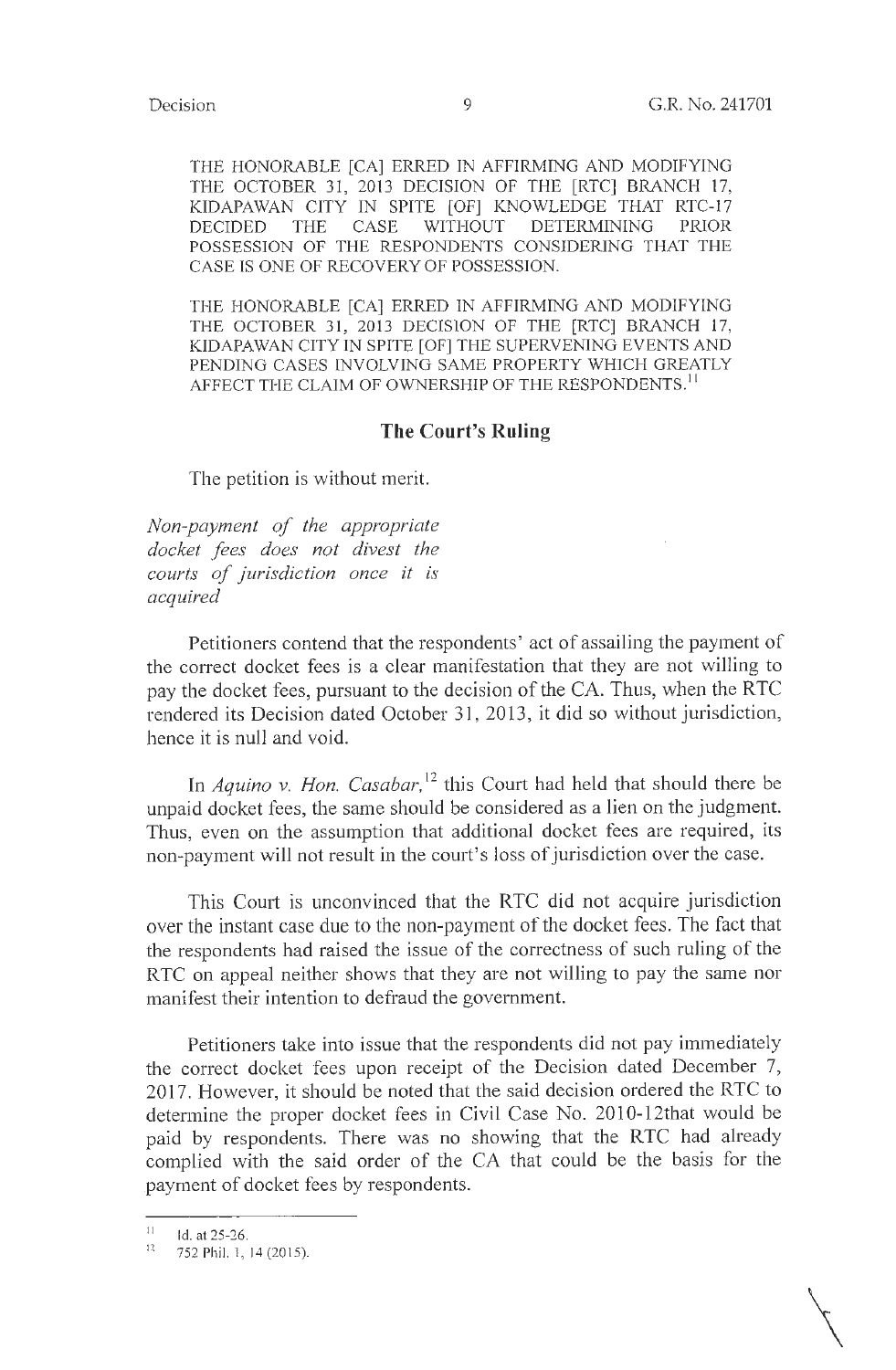Generally, in civil litigations, the party who alleges has the burden to prove his/her affirmative allegations.<sup>13</sup> Petitioners had not shown even an ounce of proof that respondents refused or disregarded the order of the court to pay the deficient docket fees due against them. Even if respondents failed to pay the said docket fees, the fair market value of the subject property was pegged at  $\overline{P}19,931,608.00$  as stated in the tax declaration. Therefore, a lien can be put against the subject property, which is sufficient to satisfy the payment of the deficient docket fees.

*An action for recovery of possession or accion publiciana is*   $a$  plenary action to determine who *has the better right of possession over a real property, and the question of who has prior possession has no relevance thereto* 

Petitioners also argue that the RTC should have tried the instant case on its merits as if the case was originally filed with it before rendering its Decision. In fact, the RTC did not touch the issue on possession but rather on jurisdiction. Petitioners insist that the R TC should have determined who has prior possession over the subject property to resolve the issue on who has better right to possess the same.

In *Spouses Valdez, Jr. v. Court of Appeals*,<sup>14</sup> the Court had held that an *"[a]ccion publiciana* is the plenary action to recover the right of possession which should be brought in the proper regional trial court when dispossession has lasted for more than one year. It is an ordinary civil proceeding **to determine the better right of possession of realty independently of title."** 

Thus, the core issue in an action for the recovery of possession of realty is who has the priority right to the possession of the real property.<sup>15</sup> Prior possession is not relevant nor an issue in *accion publiciana.* Unlike in a complaint against forcible entry, where proof of **prior** physical possession of the subject property is an essential element for the action to prosper, the same is not required to be alleged nor proved in an action for recovery of possession of real property.

Assuming *arguendo* that prior physical possession is material in an action for recovery of possession of real property, *Group* B's contention still

<sup>13</sup> Republic v. *Sereno*, G.R. No. 237428, May 11, 2018.<br>14 S23 Phil 20 A6 (2006)

<sup>523</sup> Phil. 39, 46 (2006).

<sup>15</sup>*Abobon v. Abobon,* 692 Phil. 530, 541-542(2012).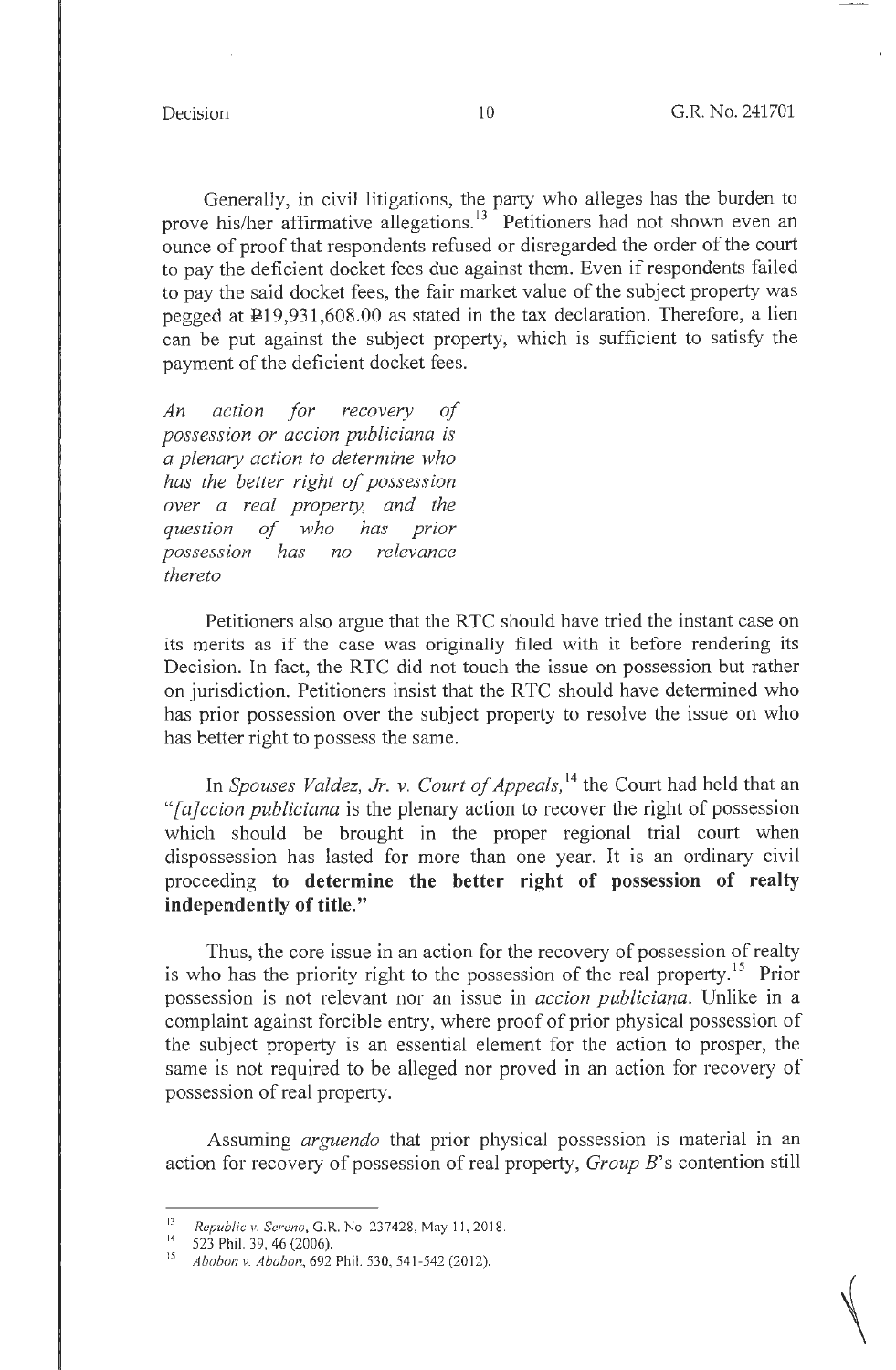does not hold water. Possession of a property can be acquired not only by material occupation but also by the fact that a thing is subject to the action of one's will or by the proper acts and legal formalities established for acquiring such right. Thus, possession can be acquired by juridical acts, such as donations, succession, execution, and registration of public instruments, inscription of possessory information titles and the like.<sup>16</sup> It was established in the instant case that TCT No. T-92084 was issued in name of the respondents on October 20, 1997, from their predecessors-in-interest and that *Group B* petitioners subsequently entered possession of their respective portions of the subject property as lessees of Delia. Thus, *Group* B petitioners cannot now claim that they had prior possession over the subject property.

*Group B petitioners* ' *lawful possession of their respective portion in the subject property became illegal when they unjustly refused to pay their rents* 

As found by the RTC, while *Group B* petitioners were the lawful tenants of their respective portions over the subject property, their possession became illegal once they unjustly refused to pay their rent after learning that Delia's title was being disputed by Moises, Baldomero, and Annaliza.

Well-settled is the rule that a tenant, in an action involving the possession of the leased premises, can neither controvert the title of his/her landlord, nor assert any rights adverse to that title, or set up any inconsistent right to change the relation existing between himself/herself and his/her landlord.<sup>17</sup> Regardless of whether there is an existing case before the courts questioning Delia's title over the subject property, *Group B* petitioners, as tenants, cannot unilaterally decide to hold their payment of rentals in violation of the terms of their lease contract unless there is a final order from the courts that Delia has no right to collect the same.

Petitioners had sorely misapplied this Court's ruling in the cited case of *David v. Cordova.*<sup>18</sup> In the case of *David*, we held that "regardless of the actual condition of the title to the property, the party in peaceable quiet possession shall not be thrown out by a strong hand, violence or terror x x x Thus, a party who can prove prior possession can recover such possession even against the owner himself. Whatever may be the character of his possession in time, he has the security that entitles him to remain on the property until a person with a better right lawfully ejects him." Clearly,

<sup>16</sup>*Mangaser v. Ugay,* 749 Phil. 372, 382 (2014).

<sup>17</sup>*Santos v. NSO,* 662 Phil. 708, 72 1-722 (201 1).

<sup>&</sup>lt;sup>18</sup> 502 Phil. 626, 645 (2005).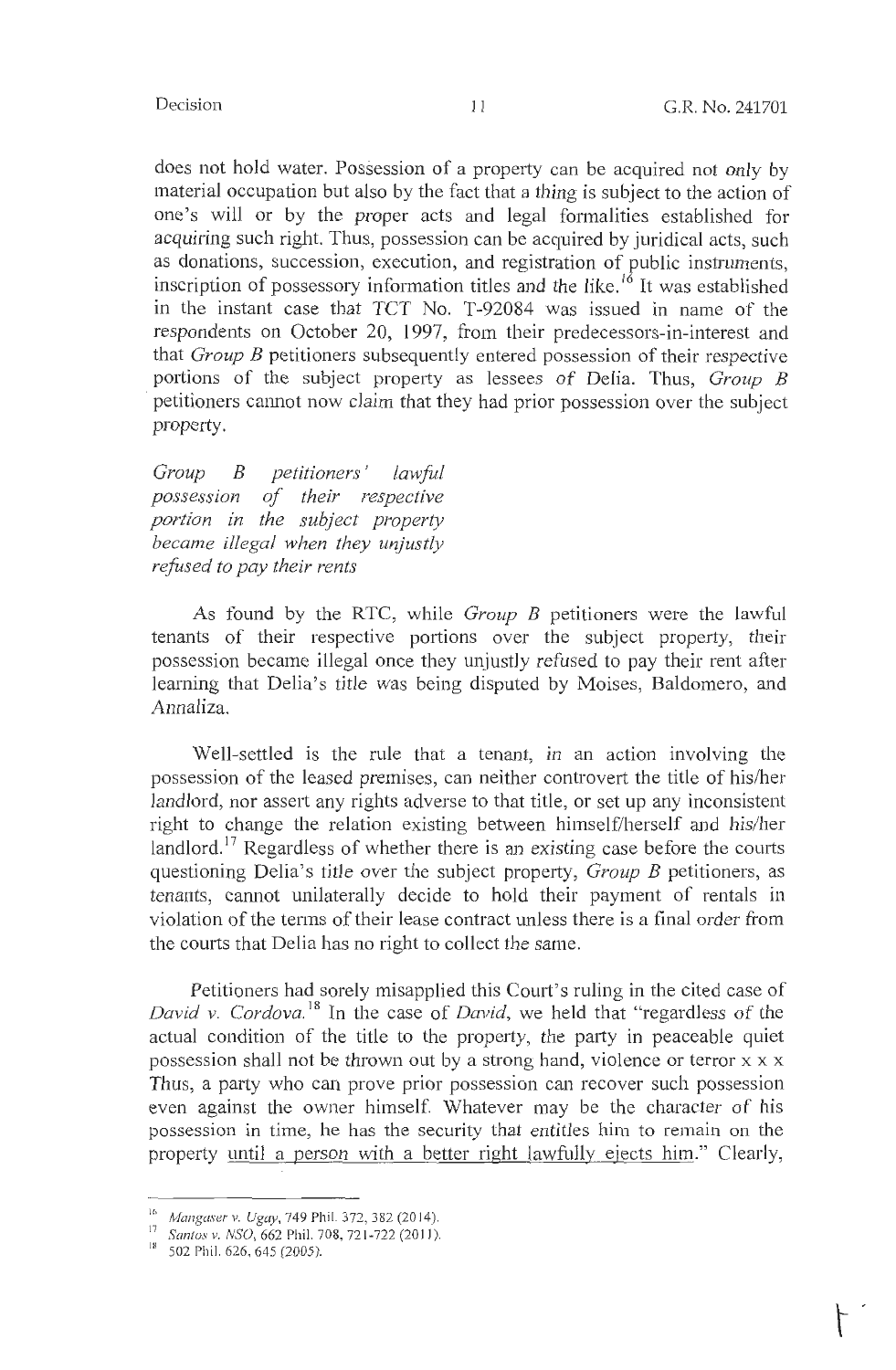possession of a tenant over a real property by virtue of a lease agreement, does not give him/her an unlimited right to withhold the same from the owner, especially ' when the former had violated the terms of the said agreement. Payment of rent is an indispensable obligation that a lessee should fulfill in order for a lease agreement to continue to subsist.

Furthermore, in the aforementioned case, David filed a complaint for forcible entry against the Cordovas who illegally and forcibly entered the premises without the consent of the former. Thus, the essential elements of prior possession by David had to be established to determine whether the court had jurisdiction over the subject matter and eventually, who had the better right to the physical possession of the same. Clearly, the instant case does not stand on all fours with the cited case of *David,* considering that *Group B* petitioners merely entered possession of their respective portions of the subject property under a lease agreement and had lost such right to possess the same after unilaterally refusing to pay their rentals to respondents.

Also, *Group B* petitioners are not being forcefully ejected from the subject property by the respondents though violence or intimidation. In fact, respondents had availed themselves of the remedy provided under the law and instituted the instant complaint against herein petitioners before the court in order to be peacefully granted the physical possession of the subject property. Even if we consider that petitioners may have been in prior possession of the subject property, it does not mean that they cannot be ordered to leave the premises and surrender possession of the same to respondents once it is proven that the latter has a better right to the said property.

**WHEREFORE.** the instant petition is **DENIED** due to lack of merit. The Decision dated December 7, 2017, and the Resolution dated July 19, 2018, of the Court of Appeals-Cagayan De Oro City in CA-G.R. SP No. 06154-MIN is hereby **AFFIRMED.** 

**SO ORDERED.** 

r L lus JÓSE C. REYÉS, JR. Associate Justice